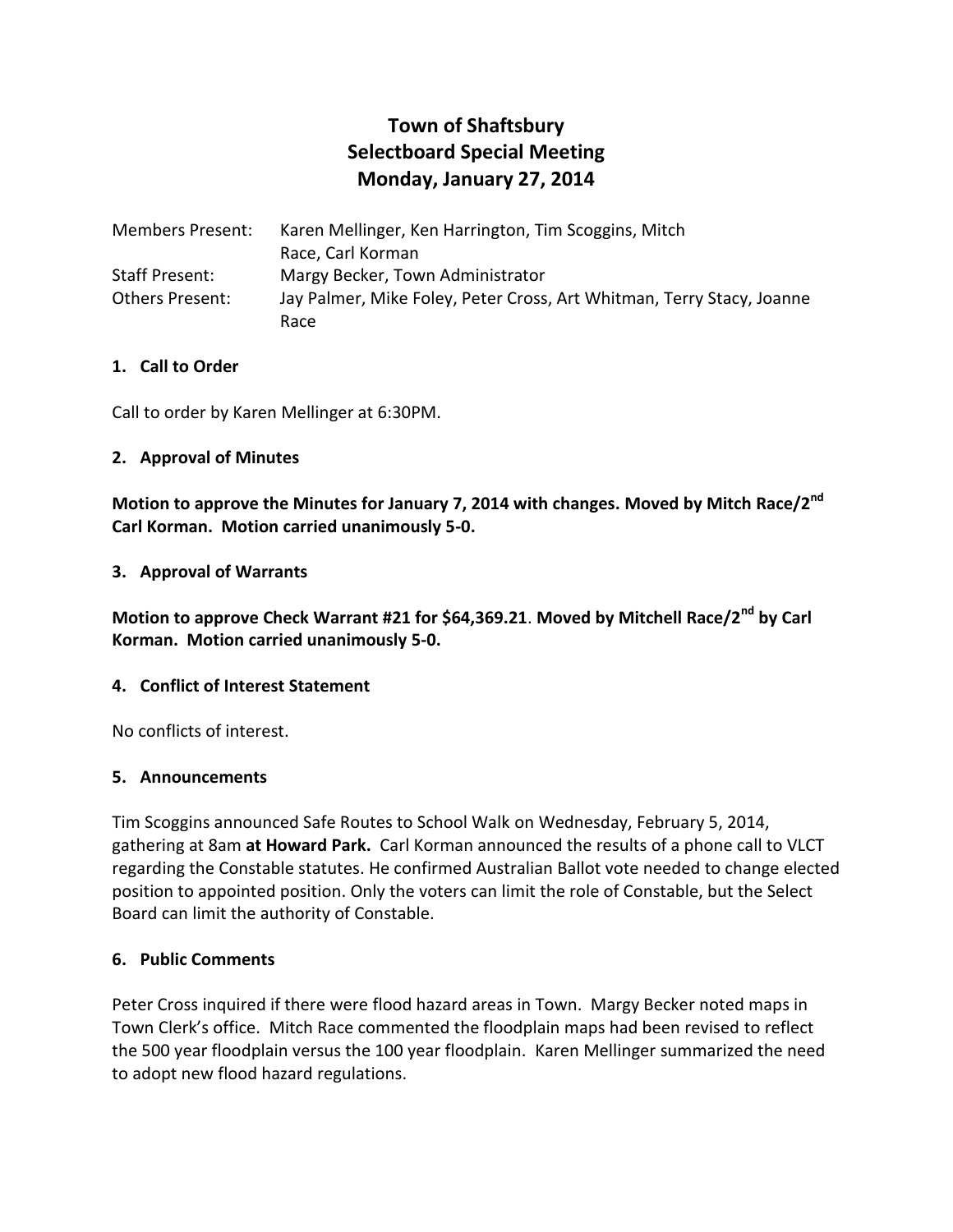Mike Foley stated concerns regarding the ballot language on the composting bylaw. Carl Korman spoke about his conversation with Attorney Rob Woolmington about impossibility of clarification language on ballot or in an article.

Mike Foley provided additional comments about procedures of adoption of bylaws.

#### **7. Approval of Selectboard Reports for Town Report**

The Selectboard agreed to produce an information piece on the bylaw adoption process. The Board approved its "budget notes" report.

# **8. March 2014 Town Meeting Warning — Consideration of Petitioned Article re: Purchase of Cross Property (88 Buck Hill Road)**

Karen Mellinger announced the Selectboard is in receipt of a petition signed by 159 voters, which is over 5% of the voters. The Town has a voter checklist of 2,481 registered voters. The article is eligible to appear on the ballot at Town Meeting, if the Selectboard agrees.

Karen Mellinger read the petitioned article as follows:

"Do the voters of the Town of Shaftsbury support the purchase of land adjacent to the present highway garage, consisting of 2.3 acres from 83 Buck Hill Road, LLC for an amount not to exceed \$110,000 for the purpose of building a new town highway garage?"

She read a letter from Ed Corey obtained from the Banner Reporter addressed to the Selectboard. (copy attached to minutes)

Karen Mellinger then noted advice from the Town Attorney in response to the Board's inquiry about requirements to put the petitioned article on the ballot . The Town Attorney has advised the Selectboard is not required to place the article on the ballot if it addresses matters outside the purview of the voters. Voters have authority over the selling of town property.

Tim Scoggins asked if anyone would like to address the merits of the petition. Carl Korman asked, "Do the voters of the Town of Shaftsbury support the purchase of this land?" He noted his desire to hear from Mr. Corey.

Art Whitman stated that he signed the petition. But he expressed concerns over the language. The land is a good deal at \$110,000. But he is opposed to limits on use of property. He asked will the garage fit on this site? And Mr. Whitman inquired that if the article passes, what is the message?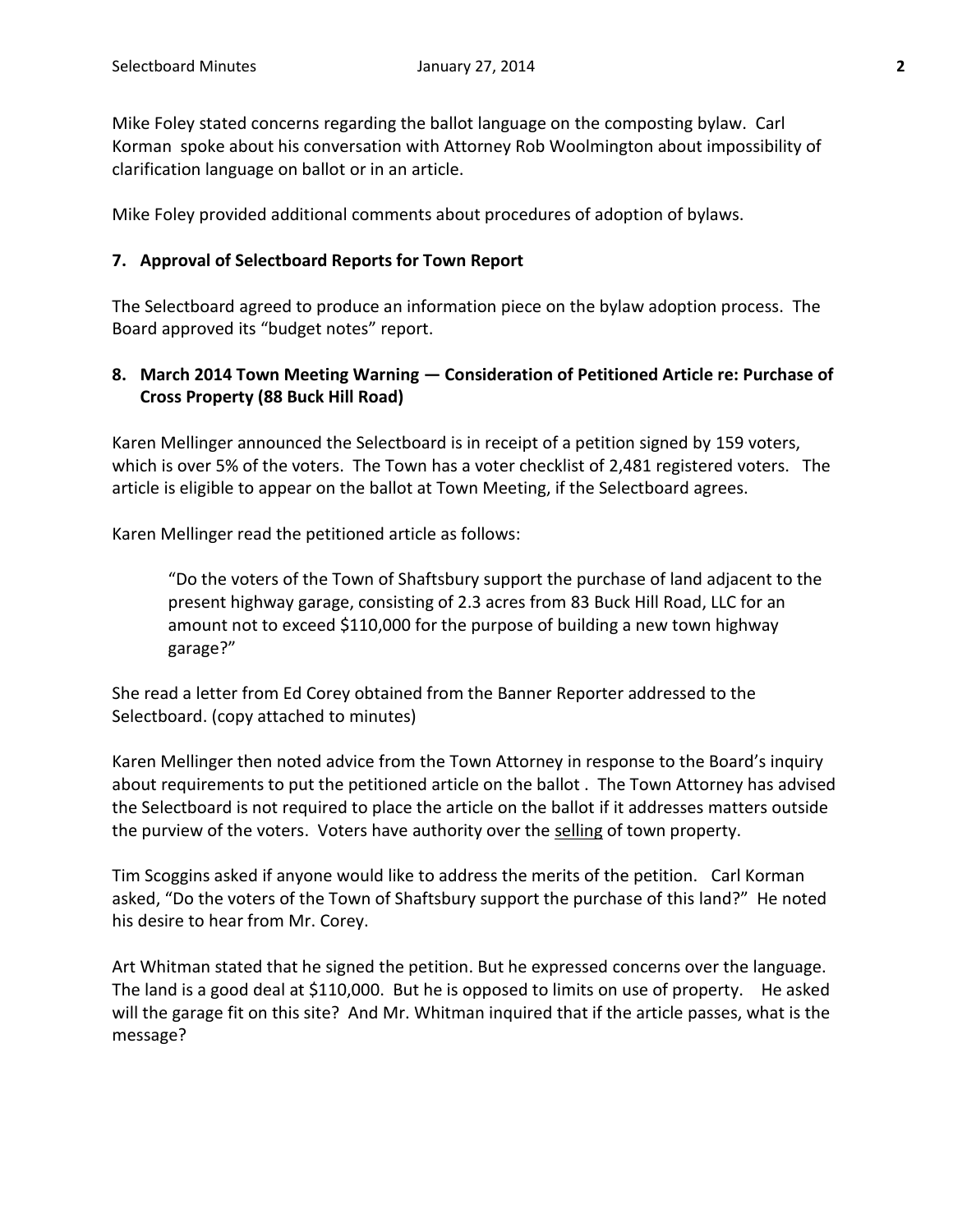Karen Mellinger states that the land could be important to the Town and is not specifically for the garage. Tim Scoggins stated that when the Select Board first knew of the petition, it did not support the article as written. The discussion now is whether to put on it on the ballot.

Ken Harrington asked why buy more land when we already have land? He stated support for placing the article on the ballot. He suggested that if the article passed, the Town could sell the landfill parcel for the amount of the Cross lot purchase price.

Carl Korman stated a purchase price has not been agreed upon. An independent appraisal gave the value at \$70,000. He suggested the Town could still make a decision to purchase the Cross lot even if the petitioned article is not placed on the ballot.

Karen Mellinger stated the last offer to Mr. Cross was \$95,000 and that was over one and a half years ago. At that time the Town had even prepared a Purchase and Sales Agreement for Mr. Cross to sign, and the Selectboard was going to place an article on the ballot. Mr. Cross was not heard from.

Jay Palmer asked Ken Harrington if development on that property would increase the value of Harrington's parcel? Ken Harrington stated that he did not know. Jay Palmer stated that Ken should recuse himself.

Karen Mellinger asked for the Board's opinion. Board members Tim Scoggins, Carl Korman, and Mitch Race agreed there was an appearance of a conflict of interest. Karen Mellinger agreed and asked Ken Harrington to recuse himself. Ken Harrington agreed to recuse.

Bob Holmes said the proposed FY15 budget has already been finalized. If the article passes where does the \$110,000 come from?

Karen Mellinger outlined some possibilities and stated that the Board is struggling with the consequences of putting the article on the ballot.

Carl Korman stated that he is not struggling with the decision. More than 156 people are telling the Board it must consider this question. So the Selectboard should do so. He said it does not belong on the ballot, however.

Michael Foley stated the petitioned article should have been two questions for clarity.

Tim Scoggins stated his opinion the petition is without merit. There is an opportunity to get the highway garage and industrial activity out of a school zone and away from a problematic intersection on Rte. 7A. He stated he would oppose placement of a new garage on the existing site, even if the Cross parcel were free.

Mitch Race concurred the petition would have been clearer as two questions. It is an advisory article only. It will be up to the next Selectboard to figure out what to do if the article passes.